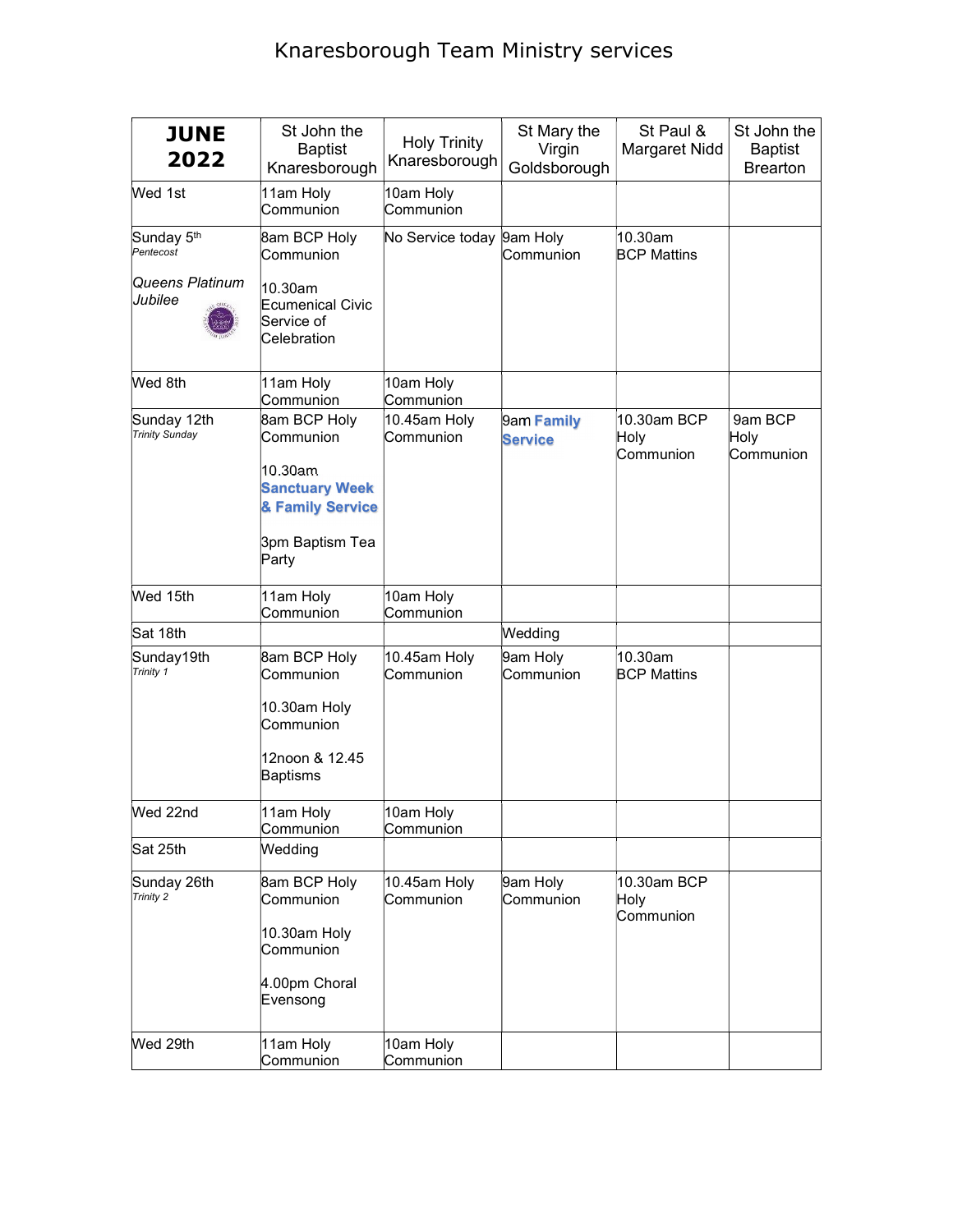| <b>JULY</b><br>2022                               | St John the<br><b>Baptist</b><br>Knaresborough                          | <b>Holy Trinity</b><br>Knaresborough | St Mary the<br>Virgin<br>Goldsborough | St Paul &<br>Margaret Nidd       | St John the<br><b>Baptist</b><br><b>Brearton</b> |
|---------------------------------------------------|-------------------------------------------------------------------------|--------------------------------------|---------------------------------------|----------------------------------|--------------------------------------------------|
| Saturday 2nd                                      |                                                                         |                                      |                                       | Wedding                          |                                                  |
| Sunday 3rd<br>Trinity 3/ St Thomas the<br>Apostle | 8am BCP Holy<br>Communion                                               | 10.45am Holy<br>Communion            | 9am Holy<br>Communion                 | 10.30am<br><b>BCP Mattins</b>    |                                                  |
|                                                   | 10.30am Holy<br>Communion                                               |                                      | 12.30pm<br>Baptism                    |                                  |                                                  |
|                                                   | 12noon & 12.45<br>Baptisms                                              |                                      |                                       |                                  |                                                  |
| Wed 6th                                           | 11am Holy<br>Communion                                                  | 10am Holy<br>Communion               |                                       |                                  |                                                  |
| Sunday 10th<br>Trinity 4                          | <b>8am BCP Holy</b><br>Communion<br>10.30am Pet &<br><b>Toy Service</b> | 10.45am Holy<br>Communion            | 9am Family<br><b>Service</b>          | 10.30am BCP<br>Holy<br>Communion |                                                  |
| Wed 13th                                          | 11am Holy<br>Communion                                                  | 10am Holy<br>Communion               |                                       |                                  |                                                  |
| Sunday17th<br>Trinity 5                           | 8am BCP Holy<br>Communion                                               | 10.45am Holy<br>Communion            | 9am Holy<br>Communion                 | 10.30am<br><b>BCP Mattins</b>    |                                                  |
|                                                   | 10.30am Holy<br>Communion                                               |                                      |                                       |                                  |                                                  |
|                                                   | 12noon Baptisms                                                         |                                      |                                       |                                  |                                                  |
| Wed 20th                                          | 11am Holy<br>Communion                                                  | 10am Holy<br>Communion               |                                       |                                  |                                                  |
| Sunday 24th<br>Trinity 6                          | 8am BCP Holy<br>Communion<br>10.30am Holy<br>Communion                  | 10.45am Ministry<br>of the Word      | 9am Holy<br>Communion                 | 10.30am BCP<br>Holy<br>Communion |                                                  |
| Wed 27th                                          | 11am Holy<br>Communion                                                  | 10am Holy<br>Communion               |                                       |                                  |                                                  |
| Sat 30th                                          | Wedding                                                                 |                                      |                                       |                                  |                                                  |
| Sunday 31 <sup>st</sup><br>Trinity 7              | 8am BCP Holy<br>Communion                                               | No Service held<br>here today        | No Service held<br>here today         | 10.30am BCP<br>Holy<br>Communion |                                                  |
|                                                   |                                                                         |                                      |                                       | Joint Benefice<br>Service        |                                                  |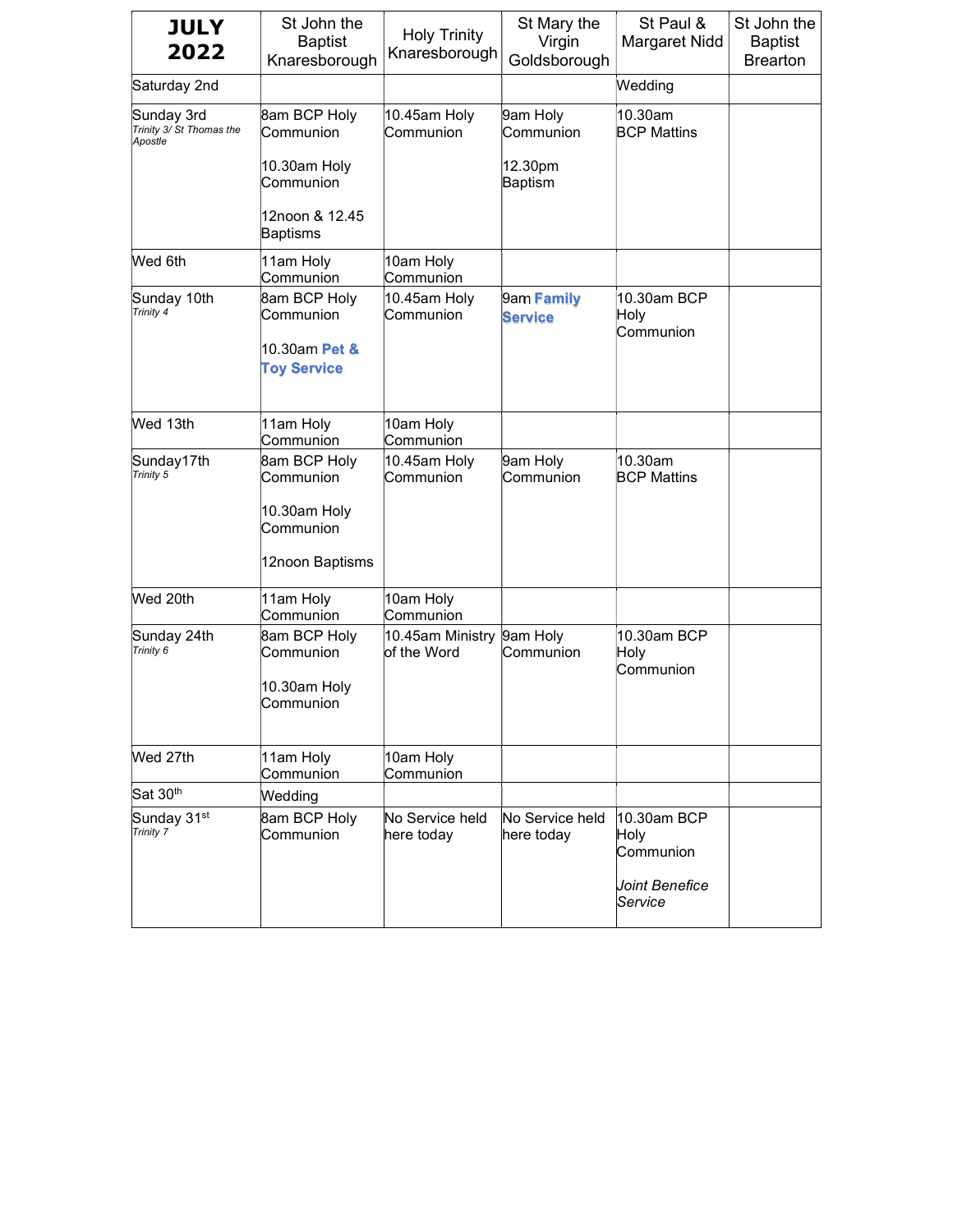| <b>AUGUST</b><br>2022               | St John the<br><b>Baptist</b><br>Knaresborough | <b>Holy Trinity</b><br>Knaresborough | St Mary the<br>Virgin<br>Goldsborough | St Paul &<br>Margaret Nidd       | St John the<br><b>Baptist</b><br><b>Brearton</b> |
|-------------------------------------|------------------------------------------------|--------------------------------------|---------------------------------------|----------------------------------|--------------------------------------------------|
| Wed 3rd                             | 11am Holy<br>Communion                         | 10am Holy<br>Communion               |                                       |                                  |                                                  |
| Sunday 7 <sup>th</sup><br>Trinity 8 | 8am BCP Holy<br>Communion                      | 10.45am Holy<br>Communion            | 9am Holy<br>Communion                 | 10.30am Mattins                  |                                                  |
|                                     | 10.30am Holy<br>Communion                      |                                      |                                       |                                  |                                                  |
|                                     | 12noon &<br>12.45pm Baptisms                   |                                      |                                       |                                  |                                                  |
| Wed 10th                            | 11am Holy<br>Communion                         | 10am Holy<br>Communion               |                                       |                                  |                                                  |
| Sunday 14th<br>Trinity 9            | 8am BCP Holy<br>Communion<br>10.30am FEVA      | 10.45am Holy<br>Communion            | 9am Holy<br>Communion                 | 10.30am BCP<br>Holy<br>Communion |                                                  |
|                                     | <b>Eucharist</b>                               |                                      |                                       |                                  |                                                  |
| Wed 17th                            | 11am Holy<br>Communion                         | 10am Holy<br>Communion               |                                       |                                  |                                                  |
| Sat 20th                            |                                                |                                      |                                       | Wedding                          |                                                  |
| Sunday 21st<br>Trinity 10           | 8am BCP Holy<br>Communion                      | 10.45am Holy<br>Communion            | 9am Holy<br>Communion                 | 10.30am<br><b>BCP Mattins</b>    |                                                  |
|                                     | 10.30am Holy<br>Communion                      |                                      |                                       |                                  |                                                  |
| Wed 24th                            | 11am Holy<br>Communion                         | 10am Holy<br>Communion               |                                       |                                  |                                                  |
| Sunday 28th<br>Trinity 11           | 8am BCP Holy<br>Communion                      | 10.45am Holy<br>Communion            | 9am Holy<br>Communion                 | 10.30am BCP<br>Holy<br>Communion |                                                  |
|                                     | 10.30am Holy<br>Communion                      |                                      |                                       |                                  |                                                  |
| Wed 31st                            | 11am Holy<br>Communion                         | 10am Holy<br>Communion               |                                       |                                  |                                                  |